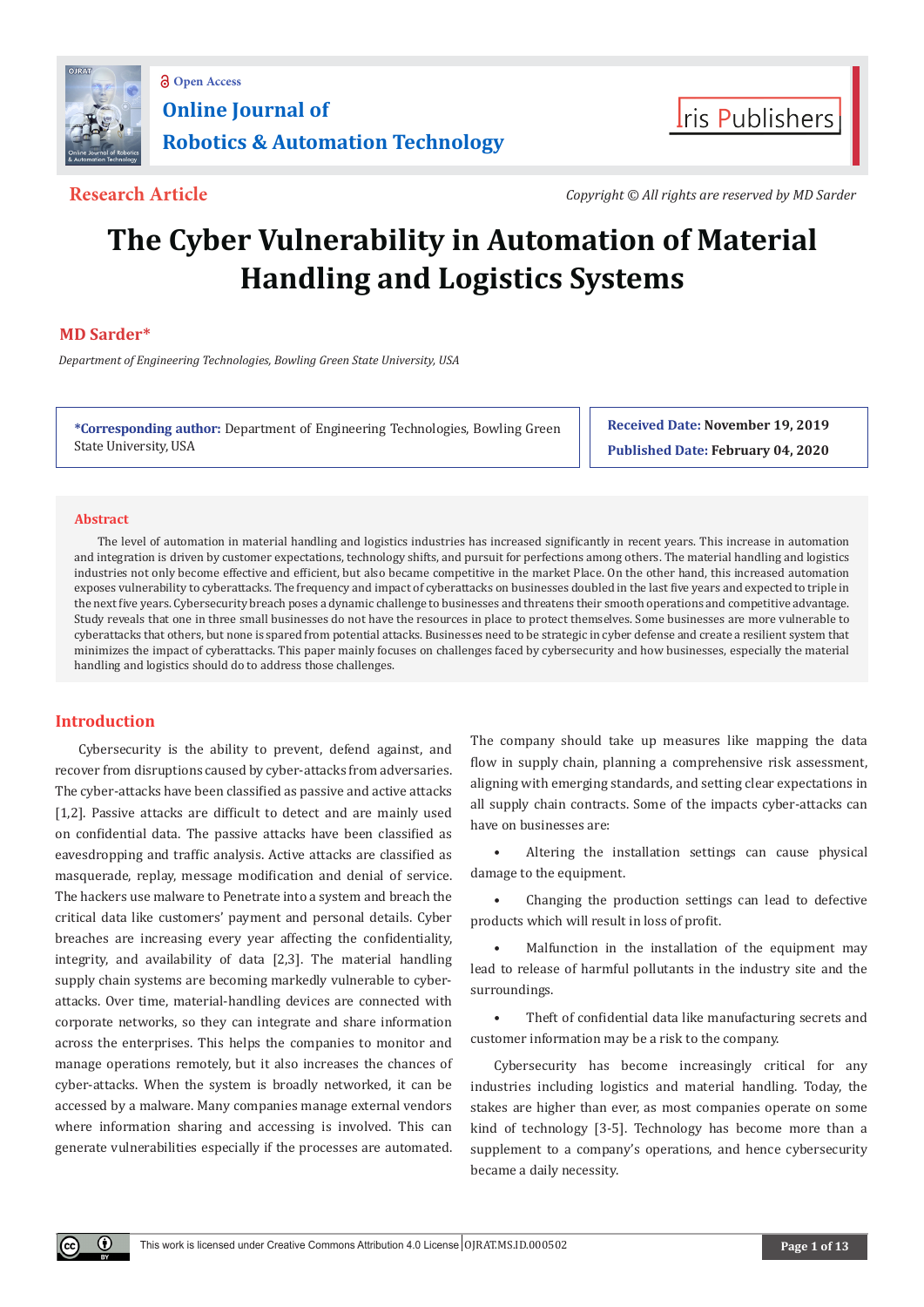Cybersecurity impacts for material handling and logistics based technologies should be viewed with the same level of scrutiny as a typical IT infrastructure for any organization. The fact that the focus of this technology is on IoT based devices, and often not typically associated with "sensitive" information thus is not a target of cyber criminals, is naïve. Information technology resources (hardware, software, networks, data, and people) should always be assessed to the impact of the organization with the common principle of confidentiality, integrity, and availability (also known as the CIA Triad) (Figure 1) [6-8].



Confidentiality does not mean that all data within an organization needs the highest level of protection. It is up to each organization to determine the value of the data and have it classified. Data that is required to be protected by law or is valuable to the competitive advantage of an organization, such as intellectual property, should have proper controls in place to protect them from unauthorized disclosure. The integrity of the data is the assurance that only those authorized to add or modify the data can do so. Of course, every organization would want their data to be accurate, but certain functions within an organization are more critical than others to ensure they are accurate. IT resource availability is critical, especially in manufacturing when the process is halted, and product cannot be produced. The reliability of systems for some processes may be more important than others and understanding the risks and developing redundancy is important.

The primary focus in this paper is to identify cybersecurity challenges and how companies, especially the material handling and logistics companies should do to address those challenges. In addition, this paper discusses cybersecurity in general, cyber security framework, potential impact of cybersecurity breaches, and implications of cybersecurity on material handling.

### **Significance of Cybersecurity**

Because it hurts their bottom-line. The frequency of cyberattacks and costs associated with cyberattacks are increasing at a higher pace. According to a recent survey of 254 companies, the average cost of a data breach in 2017 is \$11.7 million [9]. The cost went up from \$7.2 million in 2013 Figure 2. Costs include everything from detection, containment, and recovery to business disruption,

revenue loss, and equipment damage. A cyber breach can also ruin a company's reputation or customer goodwill. The cost of cybercrime varies by country, organizational size, industry, type of cyberattack, and maturity and effectiveness of an organization's security posture. The frequency of attacks also influences the cost of cybercrime. It can be observed without statistics that cybersecurity incidents have exploded. 23 Million security breaches were recorded globally in 2011 and by 2013 it hiked to 30 million, a 12.8% annual growth [9]. It has been reported that every year the cost of cyber-crimes is increasing at the rate of 23% per year. On an average it is costing the industries US \$11.7 million. The number of successful breaches per company each year has risen to 27% which is approximately 102 to 130 [9]. There has been an increase in ransomware attacks from 13% to 27% [9]. Information theft is the most expensive consequence of cyber-crime. There has been a rise in the cost component of information theft of 35% in 2015 to 43% in 2017. The average cost of malware attack costs around \$24 million [9]. It has been analyzed that companies spend most on detection and recovery. It usually takes approximately 50 days to resolve a malicious insiders attack and 23 days to resolve ransomware attack [9] (Figure 2).





With each year there is a significant amount of increase in number of security breaches that happen globally. The large number of attacks may put companies in risk with sensitive information and data, but also can put companies at risk for increased costs from the attacks or even preventative measures. According to the average increase per year percentage of security breaches, by the year 2021, the number of attacks will nearly be reaching 70 million. Organizations must acknowledge that their core operations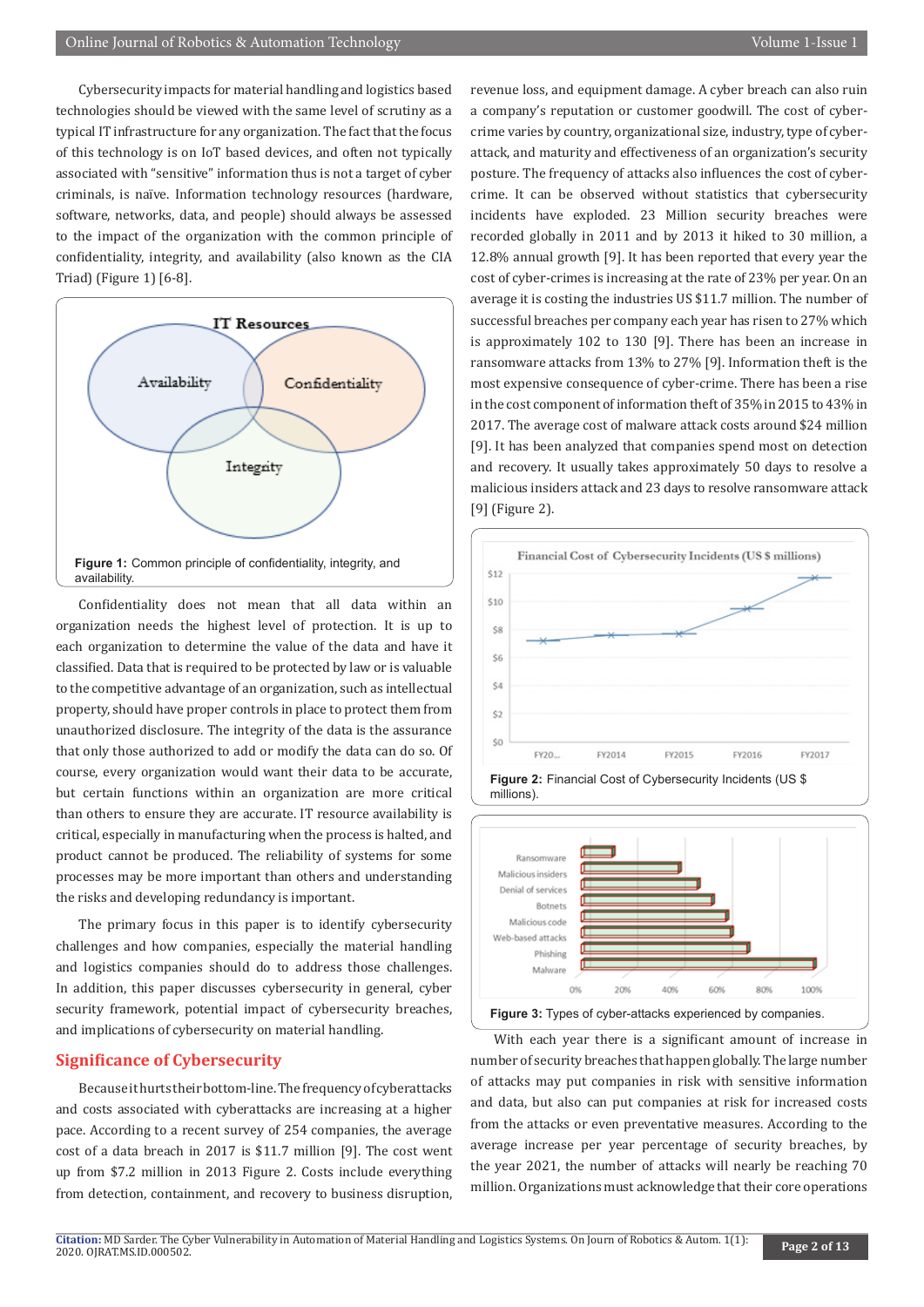whether they are logistics or material handling are the equivalent to any other IT systems for any organization. It runs on hardware, software, operating systems, databases, and networks. Thus, it requires the same, if not greater attention and resources that critical systems in other organizations receive. Malware and Webbased attacks are the two most costly attack types [9] (Figure 3).



Information security principles need to be assessed with all systems. This starts with senior management of the organization supporting the resources to ensuring security. Establishing policy and a risk governance structure to these systems. Once this has been created, a formalized program following a commonly accepted risk framework such as NIST or ISO will provide the guideline necessary to securing any systems. Cybercrime detection and recovery activities account for 55 percent of total internal activity cost (35 percent plus 20 percent), as shown in (Figure 4) [9].

# **Implications of Cybersecurity on Material Handing and Logistics Industries**

Study reveals that financial sector is the top target for cyberattacks followed by utilities, aerospace and defense, and technology sectors. Manufacturing, logistics, and transportation sectors attract medium cyberattacks while communications, education, and hospitability sectors are least vulnerable to cyberattacks. Figure 5 shows the cost of cyberattacks by industry sectors in 2017 [9] (Figure 5).



Material handling and logistics industry groups include Automated Storage/Retrieval Systems, Automated Guided Vehicle System, Conveyors and Sortation, Cranes, Electrification and Controls, Hoists, Lifts, Loading Dock Equipment, and Software Systems [10]. Almost all these systems relate to a bigger system when in real time operation. For example, an Automated Storage and Retrieval System (AS/RS) is a combination of equipment and controls that handle, store and retrieve materials as needed with precision, accuracy and speed under a defined degree of automation. This AS/RS system can be an extremely large, computer-controlled storage/retrieval systems totally integrated into a manufacturing and distribution process. In general, AS/RS consists of a variety of computer-controlled methods for automatically depositing and retrieving loads to and from defined storage locations [10]. AS/RS system includes Horizontal Carousels, Vertical Carousels, Vertical Lift Modules, and/or Fixed Aisle (F/A) Storage and Retrieval Systems, the latter utilizing special storage retrieval machines to do the work needed to insert, extract and deliver loads to designated input/output locations within the aisles being served.

Another example of material handling system is Automated Guided Vehicle (AGV). An AGV consists of one or more computercontrolled wheel-based load carriers that runs on the plant floor without the need for an onboard operator or driver. AGVs have defined paths or areas within which or over which they can navigate. Navigation is achieved by any one of several means, including following a path defined by buried inductive wires, surface mounted magnetic or optical strips or alternatively by way of inertial or laser guidance.

The AGVs or any other devices within material handling and logistics industries are smart devices and can be connected through Internet of Technologies (IoT) into an integrated system. Any parts of this interconnected systems is vulnerable to cyberattacks. Cyber criminals can exploit this vulnerability and take control of individual device, part of a system, or the whole system and create substantial damage including service disruptions, data loss, equipment damage, other property loss, or injury to people. No one should take the risk of cybersecurity on material handling systems lightly.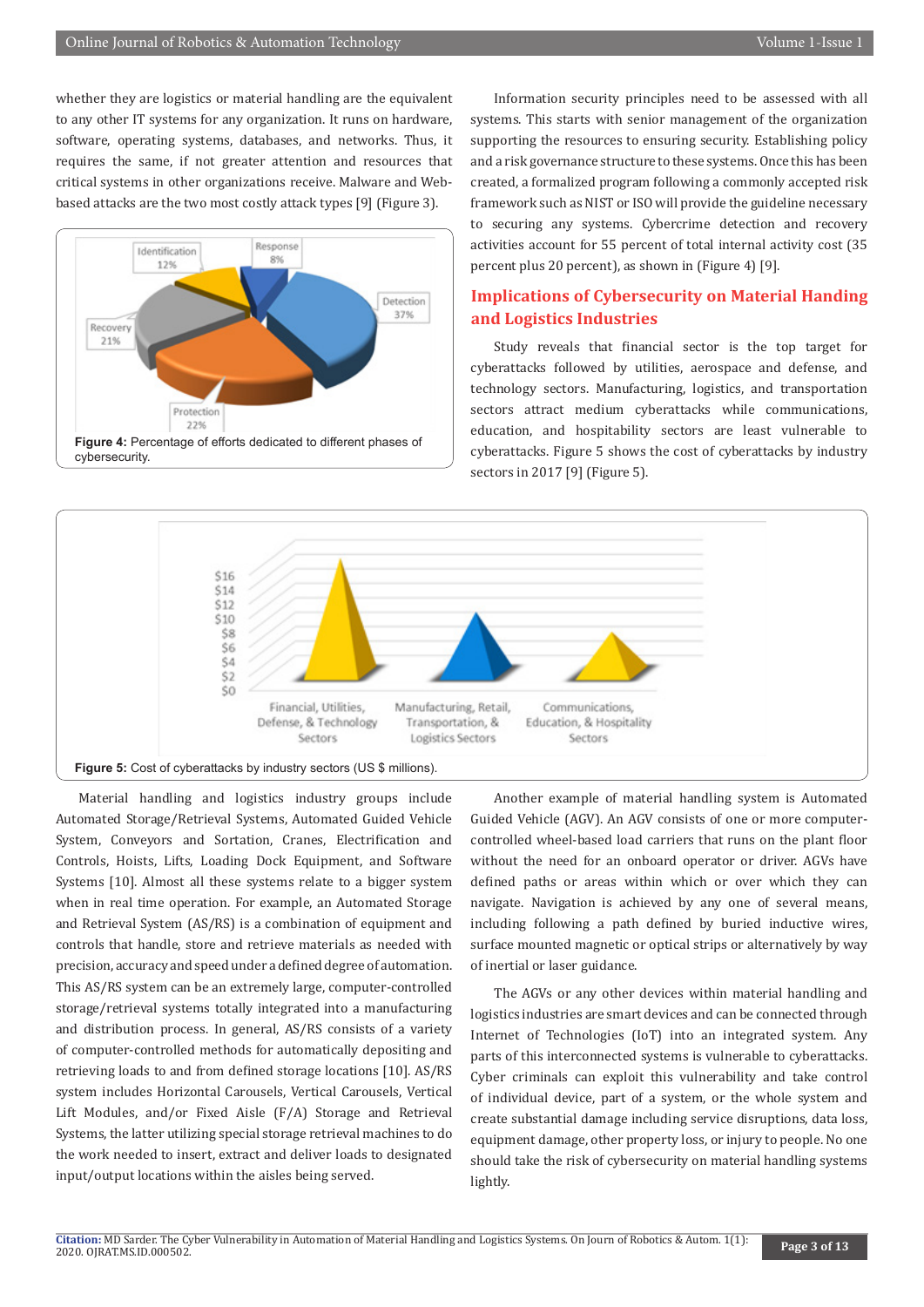# **Current Challenges and How to Address Those Challenges**

Companies are facing ever-increasing challenges of cyberattacks. In many cases, they are struggling to cope up with those challenges as they are adopting new technologies, operating on web-based applications, working with multi-level constituents, and operating in a competitive environment. Other challenges include lack of skilled manpower, lack of awareness of cybersecurity, lack of readiness due to financial commitment. Following sections highlight some critical challenges and how to respond those challenges.

#### **Dependence on mobile and web-based technologies**

Among others customer expectations, efficiency of operations, supply chain visibility, and convenience are driving companies to rely on increasing use of web-based and mobile technologies. This dependence creates vulnerable online targets. Due to a growing number of online targets, hacking has become easier than ever. In customer transaction, usage of mobile devices and apps have exploded. According to a 2014 Bain & Company study, mobile is the most-used banking channel in 13 of 22 countries and comprises 30% of all interactions globally [11]. In addition, customers have adopted online/mobile payment systems, which is vulnerable to cyberattacks.

Enacting a multi-layered defense strategy can reduce vulnerability. This ensures that it covers the entire enterprise, all endpoints, mobile devices, applications, and data. Where possible, companies should utilize encryption and two- or three-factor authentication for network and data access. Some institutions are utilizing advanced authentication to confront these added security risks, allowing customers to access their accounts via voice and facial recognition. Companies invest the most on network layer (online/mobile) protection compared to protection of any other layers. Figure 6 shows the percentage of 2017 spending [9] of companies to protect various layers of security vulnerability (Figure 6).



#### **Proliferation of internet of things (IoT)**

Internet of things (IoT) is a concept of integrated network where a wide array of devices, including appliances, equipment, automated guided vehicles, software systems, and even buildings, can be interconnected primarily through internet connections. Due to IoT, all these components become smart and subject to cyberattacks. One of the recent MHI articles [12] on "Truck Takeovers?" highlighted the vulnerability of devices when they are connected with other systems. IoT revolves around machine-to-machine communication; it's mobile, virtual, and offers instantaneous connections. There are over one billion IoT devices in use today, a number expected to be over 50 billion by 2020 [11]. The problem with wide network of interconnected devices is that many cheaper smart devices often lack proper security infrastructure and creates multitude of access points. When each technology has high risk, the risk grows exponentially when combined. Multiple access points also increase the vulnerability of cyberattacks. Again, enacting a multi-layered defense strategy that protect the entire enterprise, all endpoints, mobile devices, applications, and data is necessary.

#### **Systems vs individual security**

No companies are working in isolation. They interact with suppliers/vendors, investors, third party logistics providers, freight forwarders, insurance providers, and many other stakeholders. Figure 7 shows a simplified Cloud based vendor-managed system where a system of companies are sharing information with each other. If any of these parties is hacked, the individual company is at risk of losing business data or compromising employee information. For example, the 2013 Target data [11,13] breach that compromised 40 million customer accounts was the result of network credentials being stolen from a third-party heating and air conditioning vendor. A 2013 study indicated [13] that 63% of that year's data breach investigations were linked to a third-party component. Transportation vehicles and their monitoring system was hacked in 2015. About 1.4 million vehicles were impacted by the cyber security related recalls [14] (Figure 7).



The paramount priority is to ensure the security of whole system alliance instead of focusing on individual company. Performing a third-party vendor assessment or creating servicelevel agreements with third parties can significantly reduce the vulnerability of the whole system. Companies can implement a "least privilege" policy regarding who and what others can access and create a policy to review the use of credentials with third parties. Companies could even take it a step further with a service level agreement (SLA), which contractually obligates that third parties comply with company's security policies. The SLA should give the company the right to audit the third party's compliance.

#### **Information loss and theft**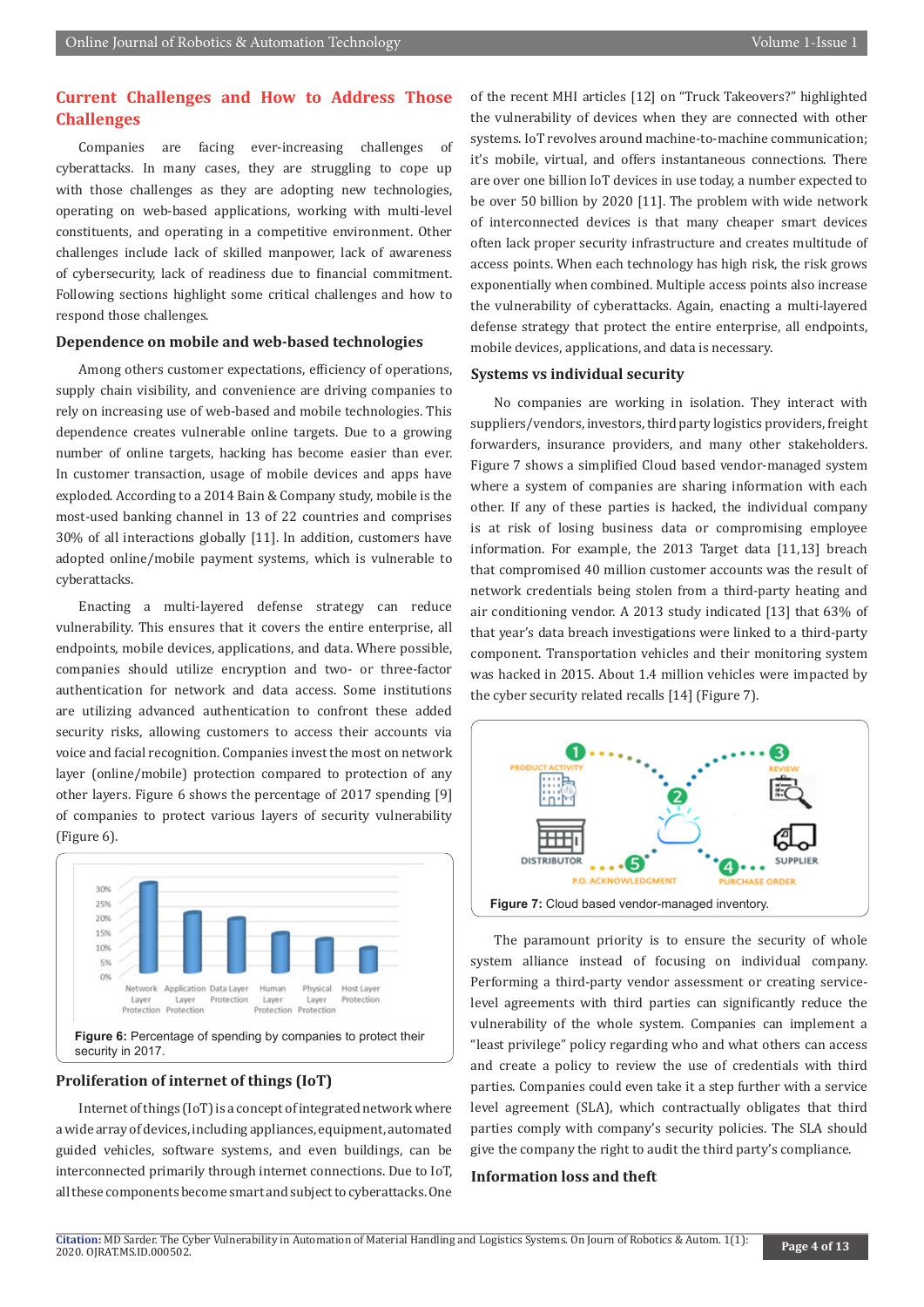Critical information such as trade secrets, operation data, tools & techniques, and customer data provides competitive advantage. Loss or theft of sensitive and confidential information as a result of a cyber-attack is detrimental to the companies. Such information includes trade secrets, intellectual properties (including source code), operational data, customer information and employee records. The loss or theft of this data not only incurs direct costs, but also involves dealing with lost business opportunities and business disruption.

Companies should deploy extensive data encryption techniques and continuously backing-up data. This can help to safeguard against ransomware, which freezes computer files until the victim meets the monetary demands. Backing up data can prove critical if computers or servers are locked for various reasons. In addition to backing up data, companies should patch and whitelist software frequently. A software patch is a code update in existing software. They are often temporary fixes between full releases of software. A patch may fix a software bug, address new security vulnerability, address software stability issues, or install new drivers. Application whitelisting would prevent computers from installing nonapproved software, which are usually used to steal data.

## **Lack of cybersecurity awareness and readiness to address**

Despite major headlines around cybersecurity and its threats, there remains a gap between companies' awareness of cybersecurity, potential consequence of cyberattacks, and company readiness to address it. In the last year, hackers have breached half of all U.S. small businesses. According to the phenomenon Institute's 2013 survey [11], 75% of respondents indicated that they did not have a formal cybersecurity incident response plan. Sixty-six (66%) percent of respondents were not confident in their organization's ability to recover from a cyberattack. Further, a 2017 survey [13] from cybersecurity firm Manta indicated that one in three small businesses do not have the resources (skilled manpower, security system, tools, and money) in place to protect themselves. As mentioned earlier in this report, that most of the cyber-attacks are targeted to financial companies, but manufacturing, logistics, and service companies are not spared from these attacks. According to the same study, in 2013, 88% of the attacks initiated against financial companies are successful in less than a day. However, only 21% of these are discovered within a day, and in the post-discovery period, only 40% of them are restored within a one-day timeframe [13].

Real-time intelligence is a powerful tool for preventing and containing cyberattacks. The longer it takes to identify a hack, the more costly its consequences. To gain real time intelligence, companies must invest in enabling security technologies including the following:

- Security intelligence systems
- Advanced identity & access governance
- Automation, orchestration & machine learning
- Extensive use of cyber analytics & user behavior analytics
- Extensive deployment of encryption technologies
- Automated policy management
- Innovative systems such as block chain

Innovative technologies are Evolving and their full benefits are still unknown, but companies should be on the forefront of adopting new technologies. As the application and utility of block chain in a cybersecurity context emerges, there will be a healthy tension but also complementary integrations with traditional, proven, cybersecurity approaches [15]. Companies are targeting a range of use cases that the block chain helps enable from data management, to decentralized access control, to identity management.

#### **Conclusion**

Cybersecurity has become an essential part of business life. It poses a dynamic challenge to companies and threatens their smooth operations and competitive advantage. The increasing attention to the dangers of cyberattacks is on the rise, but unfortunately majority of the companies are not well equipped to address the issue. Despite increased attention around cybersecurity and its threats, there remains a gap between companies' awareness of cybersecurity, potential consequence of cyberattacks, and company readiness to address it. High magnitude of potential financial impact of cybersecurity continually compelling companies to be resilient, invest in security defense, and address this from a system perspective rather than an individual company perspective.

Among others, companies face critical cybersecurity challenges as they are adopting new technologies, operating on web-based and mobile applications, working with internal and external partners, and operating in a competitive environment. Other challenges include lack of skilled manpower, lack of awareness of cybersecurity, lack of readiness due to financial commitment. While these challenges are difficult, companies can minimize the impact by deploying tactical and strategic initiatives including enacting a multi-layered defense strategy, extensive encryption techniques, securing access points, creating service-level agreements with third parties, and invest in security technologies. Addressing cybersecurity challenges not only prevent business disruptions, but also improves competitive advantages.

#### **Acknowledgement**

None.

#### **Conflicts of Interest**

No conflict of interest.

#### **References**

- 1. Borghesi P (2018) Guarding Against Cyber Threats.
- 2. Ezrati M (2018) Cybersecurity: A Major Concern and a Great Business Opportunity.
- 3. Polatidis N, Pavlidis M, Mouratidis H (2018) Cyber-attack path discovery in a dynamic supply chain maritime risk management system. Computer Standards & Interfaces 56: 74-82.